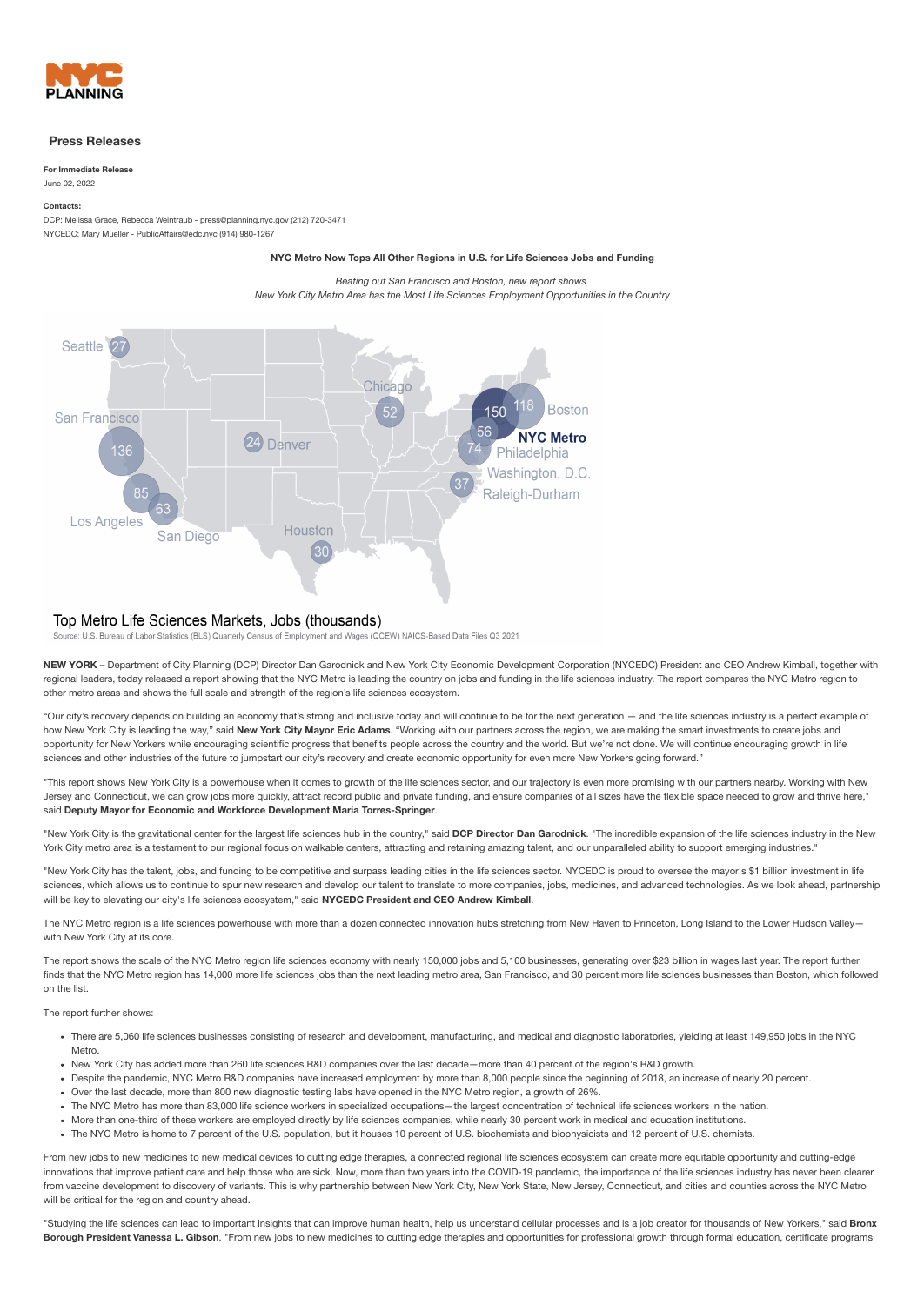and on-the-job training, it's clear that any investment in life sciences is also an investment in our city's economy and public health infrastructure. I want to thank the Department of City Planning and New York Economic Development Corporation for this robust and innovative study, and for their continued support of our region's life sciences ecosystem."

"The growing opportunities in the life sciences industry will be critical to helping our region rebuild from the pandemic and protect ourselves from future health and economic crises," said **Manhattan Borough President Mark Levine**. "The life sciences has an enormous impact on the larger New York ecosystem and supporting innovation in this industry has a positive ripple effect throughout the tri-state area. I look forward to working with the Department of City Planning, NYCEDC, and regional partners to ensure the NYC Metro area remains a leader in creating equitable and cutting-edge opportunities in the life sciences."

"The COVID-19 pandemic has underscored the significance of the life sciences industry and its importance to both our physical health and our economic well-being," said **Queens Borough** President Donovan Richards Jr. "This informative report shows the New York region is already a leader in the life sciences and is well positioned for significant further growth in this sector. Queens is committed to playing a major role in this growth and to being a key center of research and innovation that will benefit our world both today and in the future."

"This announcement is life-changing for the many New Yorkers looking to enter the life sciences industry. Creating 150,000 jobs and generating \$23 billion is a huge accomplishment and I applaud the Economic Development Corporation and Mayor Adam's initiative to create this boost for our City's economy," said Council Member Amanda Farias, Chair of the Economic **Development Committee**. "Our life sciences are not only a consistently high growth industry, but also give essential services and resources to our City by carrying out critical research. This first of a kind report is a great and proactive measure that will help our City's economic recovery and wellness."

"The life sciences industry is one the fastest growing industries in our country," stated Council Member Rafael Salamanca, 17th Council District, The Bronx. "Leading the way is the New York metropolitan area, which is home to a robust network of businesses conducting key research and medical diagnostics. Despite the already large presence in New York City, there is still room for expansion that includes the next generation of researchers and engineers. That is why I have allocated millions of dollars in capital funding to my local schools to enhance computer labs with state-of-the-art equipment and build STEM labs that will spur the creativity of our future industry leaders."

"Healthcare is a human right and everyone, no matter what zip code they live in, should have access to world class care. Today's announcement about the increasing success of the metro region's life sciences industry will further the city's growth as a biotech hub and revolutionize the future of medicine," said Council Member Lynn Schulman, Chair of the City Council Health **Committee**.

Empire State Development Corporation President, CEO & Commissioner Hope Knight said. "The importance of the life sciences industry as a powerful growth engine for New York State cannot be understated and the State's substantial investments are transforming the life sciences landscape, turning key regions of the state such as New York City, into dynamic life science hubs. Programs such as SOSV's IndieBio New York startup development program, which has facilitated funding of almost \$50 million for its graduating companies, and others are creating jobs and encouraging continued growth across New York's expanding life science ecosystem. I congratulate our partners in New York City on this encouraging report, which demonstrates how the partnership between state and local government and the private sector delivers positive results not only for the economy, but for the health and safety of our citizens."

"We're in the midst of an incredible transformation as we further establish Jersey City as an epicenter for STEM education and innovation, attracting world-class companies, jobs, investment, and countless other opportunities that will benefit the entire Tri-State area. From The Cove to Scitech Scity and Liberty Science Center High School, construction is underway to establish an unparalleled setting that will become a sought-after destination for inspiration and innovation, bringing together scientists, community leaders, teachers, students, innovators, and entrepreneurs," said **Jersey City Mayor Steven M. Fulop**.

"New Haven is an emerging destination not only for early stage start up but also for the wide range of companies moving through the pipeline of product development. 101 College Street, now under construction, is part of the City's highway removal project and includes space for mature brands like Arvinas, AztraZeneca and Yale University as well as an incubator for startups Consistent with a citywide focus on cultural equity and inclusion, 101 College will also feature experiential learning at a classroom for New Haven Public Schools," said **Michael Piscitelli, AICP, Economic Development Administrator of the City of New Haven**.

"Investing in local research centers for life sciences helps develop and retain our Metro area's impressive talent pool, but also attracts new and innovative ideas that will mitigate the impacts of existing and future public health issues," said **Suffolk County Executive Steve Bellone**. "Suffolk County is proud to be the home of Brookhaven National Laboratories and Stony Brook University, two world class research assets for the New York City region, and we are excited to be advancing the development of another major life sciences hub at Midway Crossing, located adjacent to the Ronkonkoma LIRR station and MacArthur Airport."

"The biosciences industry is one of the strongest in Westchester County, and growing," said **Westchester County Executive George Latimer**. "This report reinforces the critical role Westchester plays in the biosciences sector throughout the New York metro area. It is exciting to see proof that our regional ecosystem is as strong as, or stronger than, Boston and the Bay area."

"Connecticut's history of innovation can best be seen in the 21st century through our life sciences ecosystem," said **John Bourdeaux, President of AdvanceCT**. "Drawing on the talent of Connecticut's educational ecosystem, entrepreneurs, and the indomitable regional commitment to cutting edge development, life sciences are thriving in our state; whether it is at Pfizer's largest research site in Groton, the genomic medicine discovery center at Jackson Labs in Farmington, or the panoply of startups throughout the state."

"The NYC-CT-NJ Metro collaboration creates a thriving regional powerhouse for life saving therapies and innovation" said Dawn Hocevar, President & CEO of BioCT. "Connecticut life science is growing rapidly and CT punches well beyond its weight. New Haven ranks 2nd per capita in NIH and VC funding. Connecticut IP based life science companies raised \$1.8 B over the last five years with \$831M by Yale in 2021. Lab infrastructure is growing to support increasing demand. BioLabs New Haven was launched in 2022 to help manage the growing need for incubator space. It's an exciting time for life science in the NYC\_CT\_NJ Metro region."

"With so many assets throughout New Jersey and across the region, it's easy to see why the NYC Metro region continues to be a leading life sciences hub," said **BioNJ President and CEO Debbie Hart**. "From multinational biopharmaceutical organizations to early-stage startups bringing innovation and lifechanging cures and therapies to patients around the world, this ecosystem rivals any. In particular, more FDA approvals come from companies with a footprint in New Jersey than any place else in the world. Couple that with more than 30% of the country's cell and gene therapy research and manufacturing and there is much to be proud of."

"Despite recent challenges in the public markets, the life sciences sector in NYC continues to grow at a tremendous rate, and 2022 should surpass 2021's record setting leasing year," said David Stockel, Senior Vice President for CBRE. "Moreover, NYC has seen a continued influx of top tier life sciences developers in the market - further validating New York City as a leading life sciences market. As this report further confirms, these companies want to tap into the vast labor pool that the NYC metro area uniquely provides."

"The NY metro Life Science ecosystem is primed for full scale growth," said Bill Hartman, Executive Managing Director for Cushman & Wakefield. "Interest is percolating from within as well as from other markets. NY's superb labor, innovative R&D at our famed biomedical institutions, increasing biotech company creation with great VC funding and supportive governments are leading the way."

"The extraordinary concentration of world-class medical centers, education institutions and talented life sciences professionals in the greater New York metro area ensures the continued expansion of this sector," said John Cahill, senior vice president with global commercial real estate services firm JLL. "There are over 150,000 life sciences jobs in the region, venture capital funding has tripled since 2016 and the momentum behind new and existing companies is increasing as demand for products and services grows."

"As a leading provider of academic healthcare in the region, the largest employer in The Bronx and home to Albert Einstein College of Medicine, we have always understood the value of being located in the Tri-State region and the importance of contributing scientific findings that have a real-world impact for people across the country," said Ruben Diaz, Jr., Senior Vice President, **Strategic Initiatives, Montefiore**. "From our earliest days as an institution, our North Star has always been creating and supporting health and financial opportunities by addressing inequities in our communities, many of which have been historically socially and economically marginalized. A well-connected region enables our collective ability to reimagine and redefine delivery of high-quality healthcare and transform the lives of the people in our communities and beyond."

"NewYorkBIO has long said that the New York area is the largest and richest bioscience community in the world, and this report underscores that point with detail and clarity," said **Jennifer** Hawks Bland, Chief Executive Officer of NewYorkBIO. "NewYorkBIO looks forward to continued work with our members, New York City and partners across the state and region to ensure that the New York region is recognized for its growth in life science companies, its commitment to fostering innovation, and the resulting benefits to patients across the United States and globe."

"The size, scale and strategic importance of the Greater NYC Metro life science industry has long been overlooked. This report sets the record straight," said **Nancy J Kelley, Founding Member at NYC Builds BIO+**. "NYC Builds BIO+, NYCEDC and the Department of City Planning were amongst the first to promote this message through collaborative programming. The NYC Builds BIO+ 2021 Life Science Symposium showcased the Tri-State public and private investments driving the exponential growth that we see today. This is just the beginning."